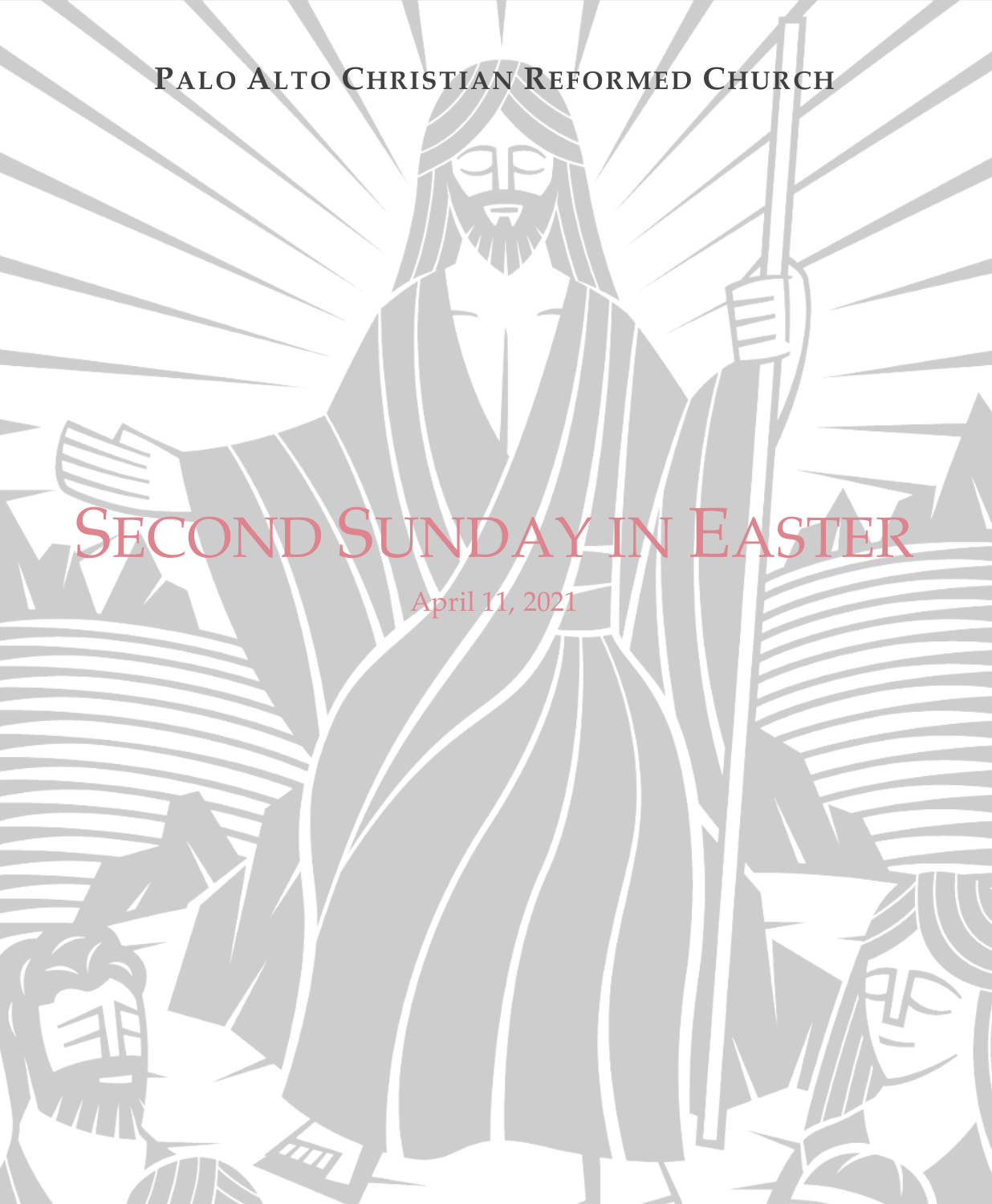#### PRELUDE

#### WELCOME & ANNOUNCEMENTS

#### CALL TO WORSHIP

*This is the good news the grave is empty; Christ is risen.* **Hallelujah!** *This is the good news the light shines in the darkness, and the darkness can never put it out.*

#### **Hallelujah!**

*This is the good news once we were no people; now we are God's people.*

#### **Hallelujah!**

*This is the good news— Christ reigns as King, and we are his children.* **Hallelujah!**

#### OPENING PRAYER

*Glorious Lord of life, by the mighty resurrection of your Son you overcame the old order of sin and death to make all things new.* **Rejoice, heavenly powers! Sing, choirs of angels! Jesus Christ, our King, is risen!** *Radiant Shepherd of our souls, Having humbled yourself even to the point of death, you in your holiness and power could not be restrained by the grave.*

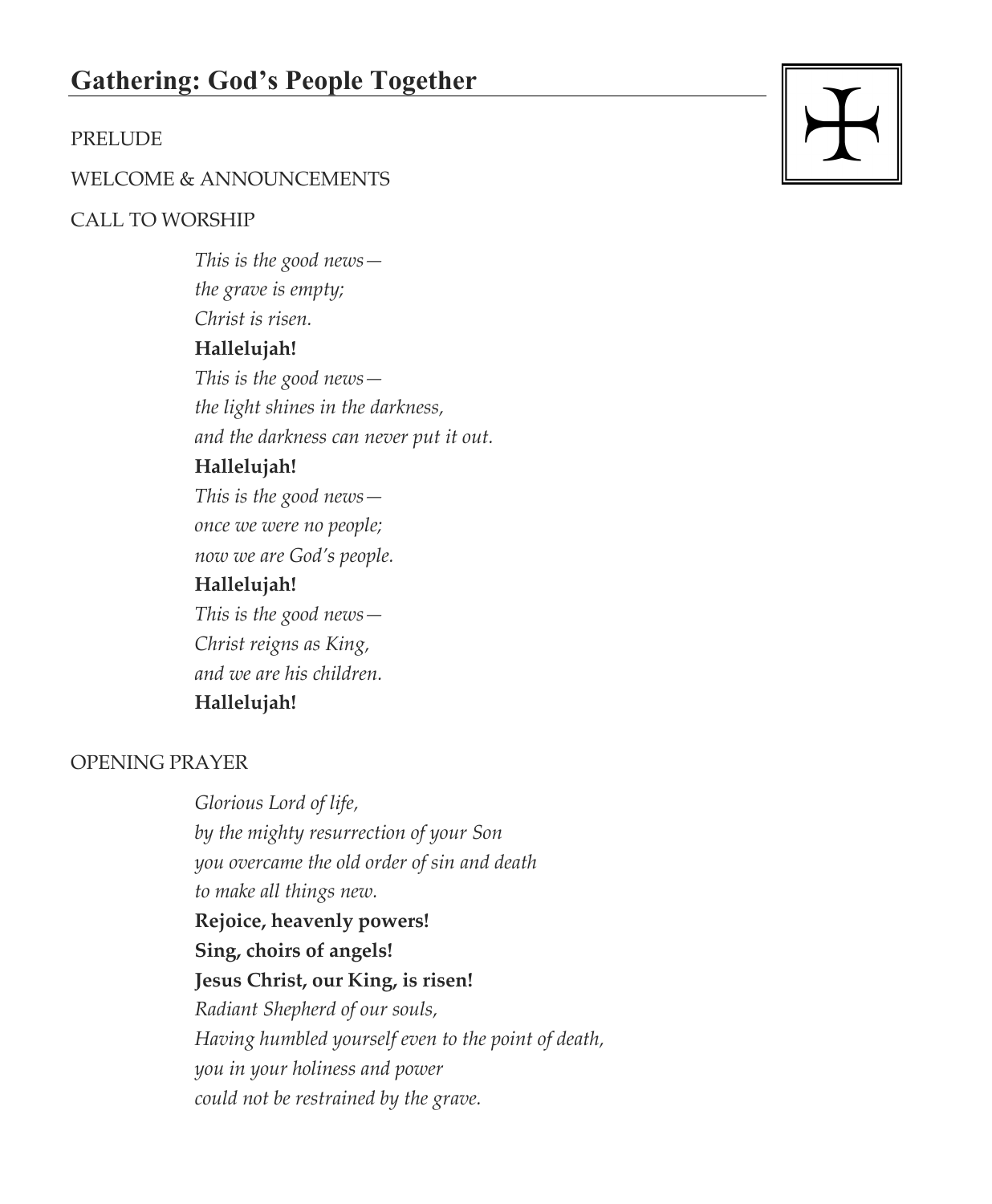**Rejoice, heavenly powers! Sing, choirs of angels! Jesus Christ, our King, is risen!** *Holy Spirit, who guides us into truth, fill our hearts with joy and thanks, that we may humbly follow Christ and joyfully sing your praise this day.* **In Jesus' name, Amen.**

Christ is alive! Let Christians sing. The cross stands empty to the sky. Let streets and homes with praises ring. Love, drowned in death, shall never die.

Christ is alive! No longer bound to distant years in Palestine, but saving, healing, here and now, and touching every place and time.

Christ is alive, and comes to bring good news to this and every age, till earth and sky and ocean ring with joy, with justice, love and praise.

HYMN (#206) *Christ is Alive! Let Christians Sing*

## **Renewal: Washed by God's Grace**

#### CALL TO CONFESSION

#### PRAYER OF CONFESSION

*Almighty God, in raising Jesus from the grave, you shattered the power of sin and death.*

#### **We hear this good news**

**but don't always embrace this freedom you give.**

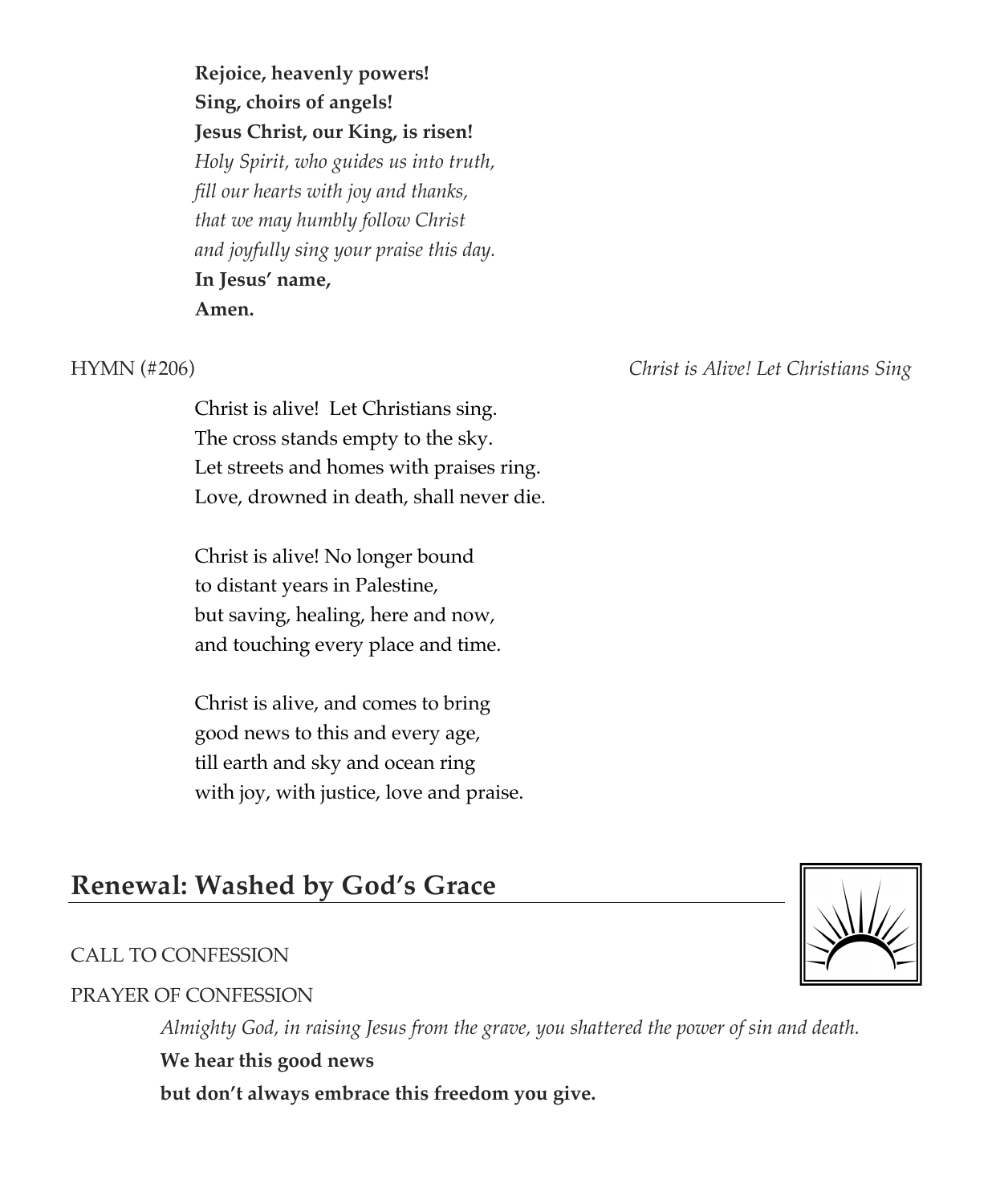*Doubt and fear continue to plague us.*

#### **We are more concerned about ourselves than the poor and hungry.**

*We pass by those who mourn.*

#### **We are numb to the cries of the oppressed.**

*We are indifferent to calls for peace.*

### **Forgive us God of mercy.**

*Help us to trust your power to change our lives and make us new, that we may know the joy of being new creations in Jesus Christ, our risen Lord.*  **Amen.**

### ASSURANCE AND GRATITUDE

*The good news of Jesus Christ is, "For God so loved the world that he gave his only Son that whosoever believes in him shall not perish but have eternal life." Know that in Jesus Christ our sins are forgiven and we are given life with him.*

## GOD'S WILL FOR OUR LIVES GALACTER GALACTER GALACTERS GALACTERS

# **Word: God Speaks, We Respond**

#### OFFERING ANNOUNCEMENT

CONGREGATIONAL PRAYER

HYMN (763) *Blessed Jesus, at Your Word*

Blessed Jesus, at your word we are gathered all to hear you. Let our hearts and souls be stirred now to seek and love and fear you. By your gospel pure and holy, teach us, Lord, to love you solely.

All our knowledge, sense, and sight lie in deepest darkness shrouded, till your Spirit breaks our night with your beams of truth unclouded. You alone to God can win us; you must work all good within us.

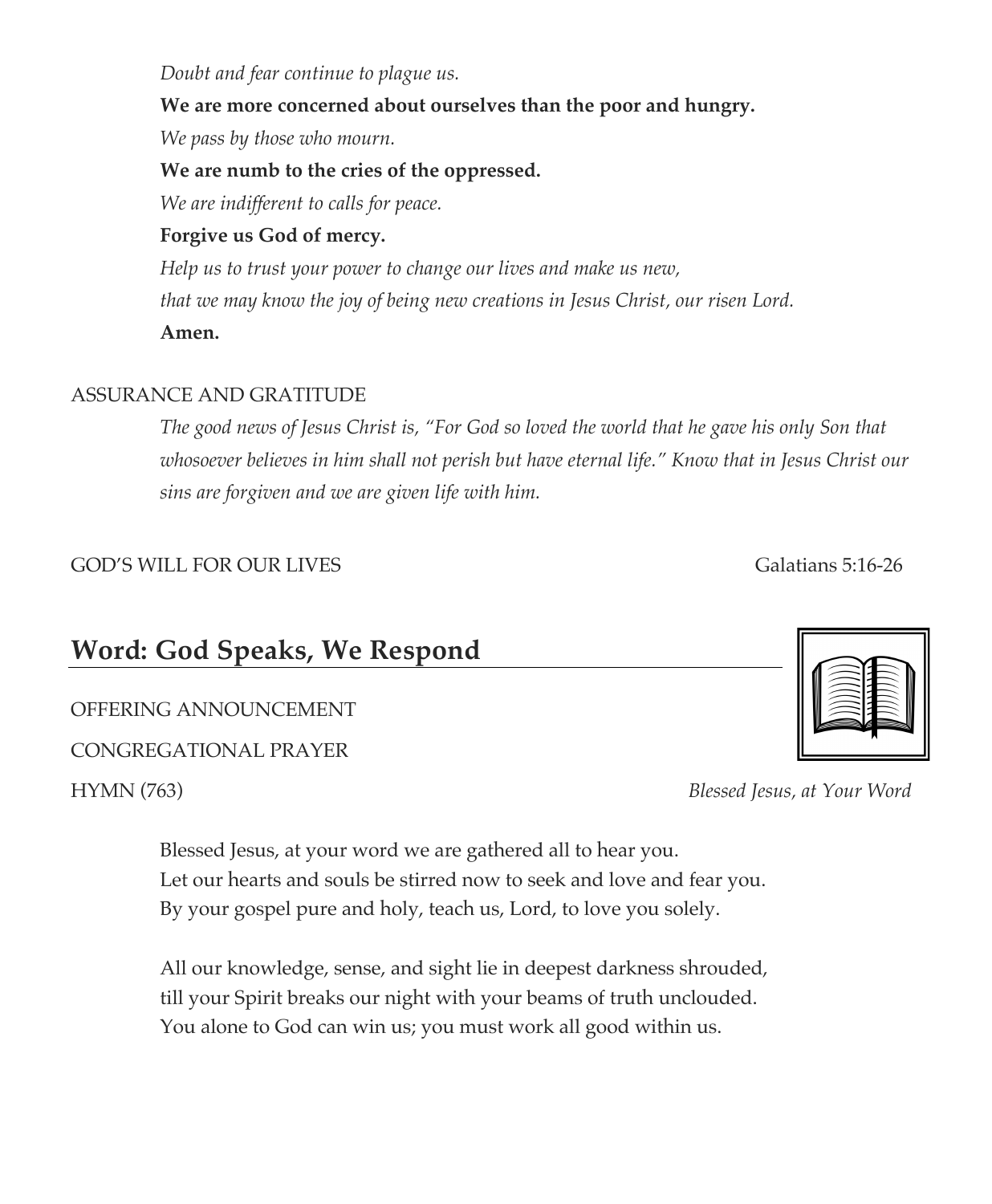Glorious Lord, yourself impart; Light of Light, from God proceeding, open lips and ears and heart; help us by your Spirit's leading. Hear the cry your church now raises; Lord, accept our prayers and praises.

#### PRAYER OF ILLUMINATION

*God of life, your Spirit inspired the prophets and writers of Scripture, your Spirit raised Jesus from the dead, and your Spirit draws us to Christ, helping us to acknowledge him as Lord. By the power of that same Holy Spirit, may you now grant us deeper insight, encouragement, faith, and hope, that God may be glorified in our lives and his light lifted up in this world.* **Amen***.*

SERMON **The Beatitudes: Blessed Are the Spiritual Zeros**

Matthew 5:3

HYMN *Come Ye Sinners, Poor and Needy*

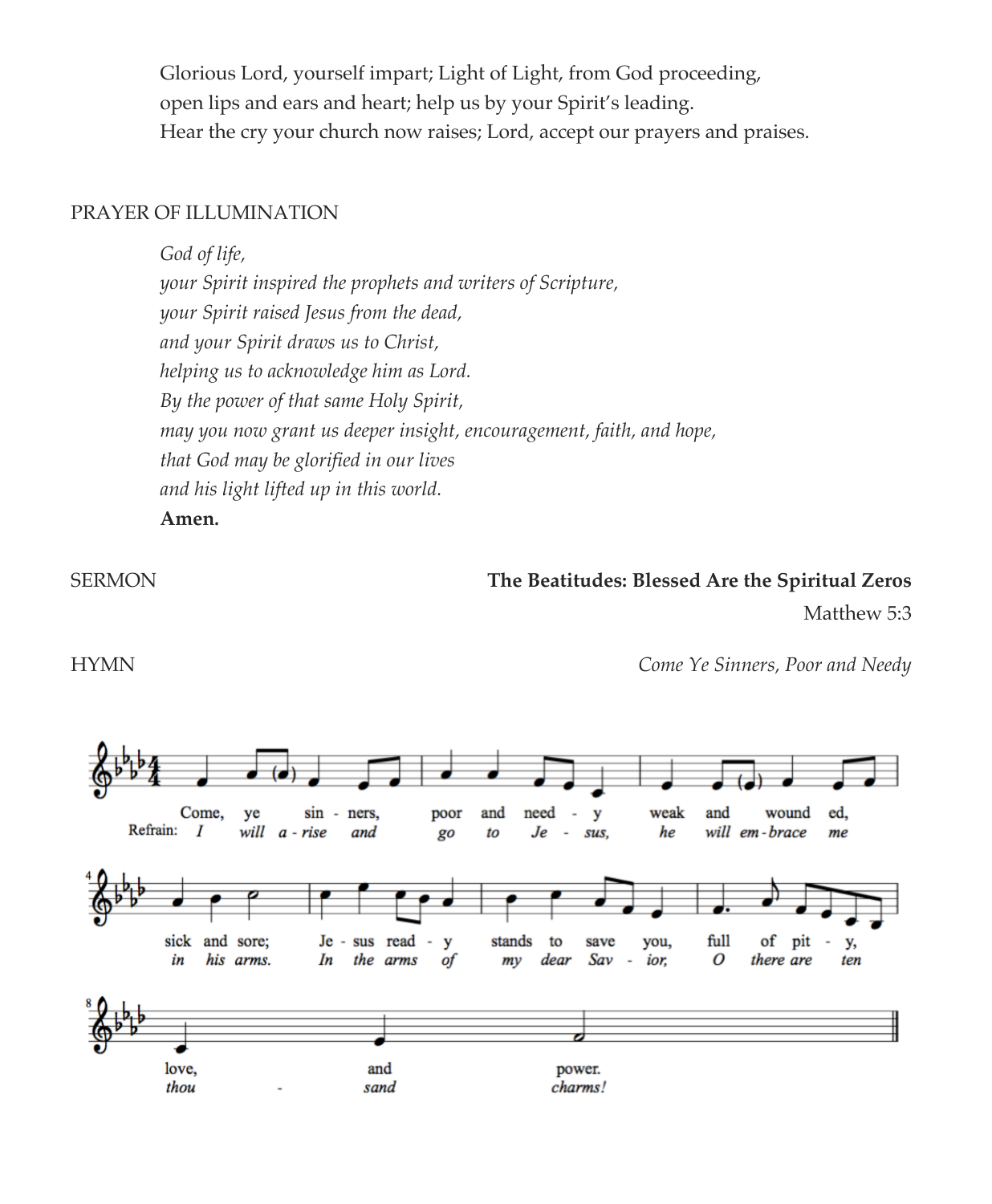Come, ye thirsty, come and welcome, God's free bounty glorify; true belief and true repentance, every grace that brings you nigh. *{Refrain}*

Let not conscience make you linger, nor of fitness fondly dream; all the fitness he requireth is to feel your need of him. *{Refrain}*

Come, ye weary, heavy laden, lost and ruined by the fall; if you tarry till you're better, you will never come at all. *{Refrain}*

Here we see the bread of life, waters flowing from above. To the feast come, ready, knowing: Earth's no sorrows heaven can't remove. *{Refrain}*

I will rise and go to Jesus! He will save me from my sin. By the riches of his merit, there is joy and life in him. *{Refrain}*

## **Sending: God Goes with Us**

SENDING PRAYER based on Ephesians 4:1-3, NRSV

*O Lord, though you were rich, for our sakes you became poor. Grant therefore that as you have given yourself to us, we may now give ourselves for others. By your good grace, transform us,* 

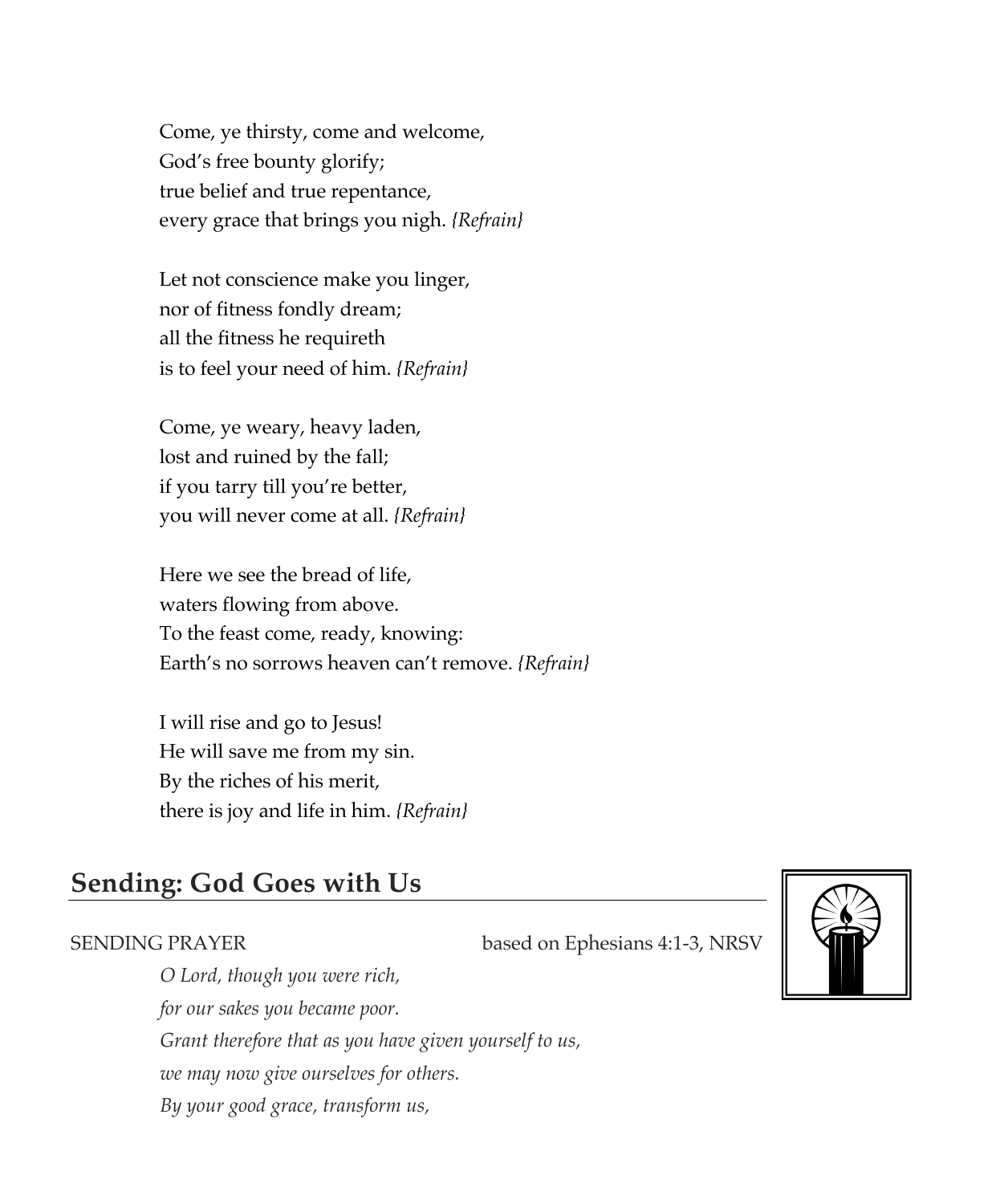*that we might lead a life worthy of the calling to which we have been called, with all humility and gentleness, with patience, bearing with one another in love, making every effort to maintain the unity of the Spirit in the bond of peace. In Christ's name,* **Amen.**

#### BLESSING

HYMN (#207) *Come to Us, Beloved Stranger*

Come to us, beloved Stranger, as you came that Easter day. Walk with us to our Emmaus, for we need you still today. Come to us when we are broken, when our dearest hopes are lost, speak to us the prophets' message you fulfilled upon the cross.

Stay with us and give us blessing, that our hopes again may rise. Offer us your broken body; open our unseeing eyes. Come to us, God's love embodied; touch our hearts with burning flame. Risen Christ, once dead, now living, come to us through joy, through pain.

We would never fail to see you as you walk with us each day. As a friend and not a stranger you would join us on our way. Help us trust that through your mercy we can doubt and fear transcend, and to others be a blessing. Keep us faithful till life's end.

#### POSTLUDE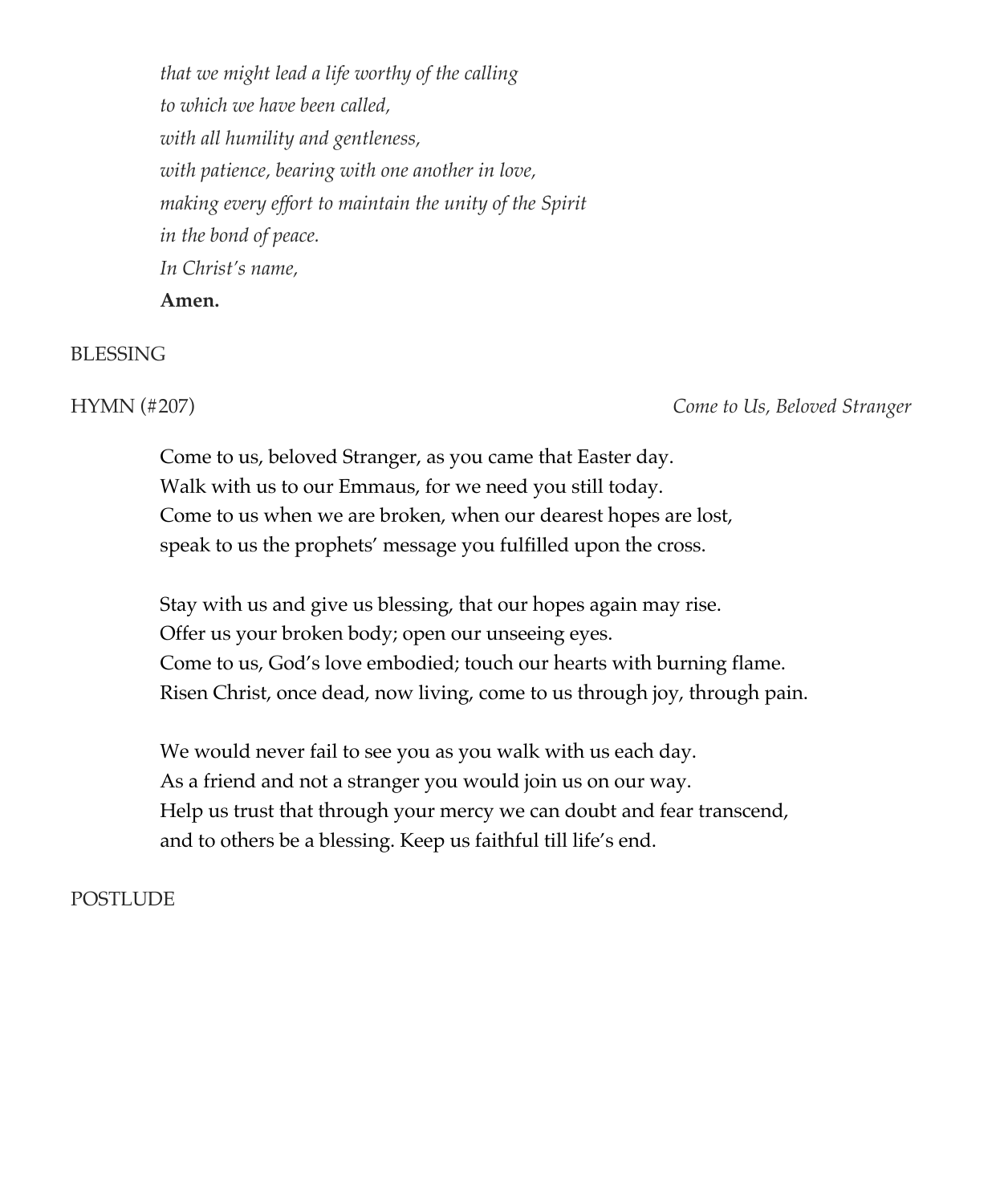# **Participants, Music, Art & Liturgy**

| Cover    | Paramentics, The Sermon on the Mount                                               |
|----------|------------------------------------------------------------------------------------|
| Prelude  | Barbara Hull, trumpet; Gretchen Hull, organ: "I Know that my                       |
|          | Redeemer Liveth" by Georg Friedrich Händel, arr. Stephen DeCesare                  |
| Liturgy  | Parts of our liturgies are selected or adapted from The Worship Sourcebook, Second |
|          | Edition                                                                            |
| Pastor   | Rev. Rich Loerop                                                                   |
| Reader   | Ed Hull                                                                            |
| Hymns    | The Hull family                                                                    |
| Postlude | Valerie Sterk, organ; Festival Alleluia, by Dan Miller                             |

# **Offering**

As you worship this weekend, we invite you to respond with your gifts. If you'd like to send a check, please make it payable to the PACRC and designate the cause (General Fund or special offering) in the notation line. Mail your checks (no cash) to the church and we will keep them safe until we are able to count them.

You are invited to give through our online portal on the PACRC website: http://www.pacrc.org/donate. Using the drop-down menu, you may specify which cause you would like to support. If you do not designate a cause, your donation will be applied to the General Fund. Please feel free to contact the deacons if you have any questions.

**PACRC General Fund** – The General Fund pays for the operating expenses of the church, including staff salaries, local education and outreach programs, and property maintenance, as well as ministry shares supporting the work of the Christian Reformed denomination in California and around the world.

**CRCNA Resonate Global Mission –** Two of our missionaries live and work in West Africa among a Muslim people group numbering about 20 million scattered throughout the mountainous countryside, often in very remote villages. As they share Christ with these rural people, they ask that you "devote yourselves to prayer, being watchful and thankful. And pray for us, too, that God may open a door for our message, so that we can proclaim the mystery of Christ." (Colossians 4:2-3a)

## **Offerings for upcoming weeks:**

- 4/18 Climate Witness Project
- 4/25 Bread for the World
- 5/2 GEMS (Girls Everywhere Meeting the Savior)
- 5/9 World Renew